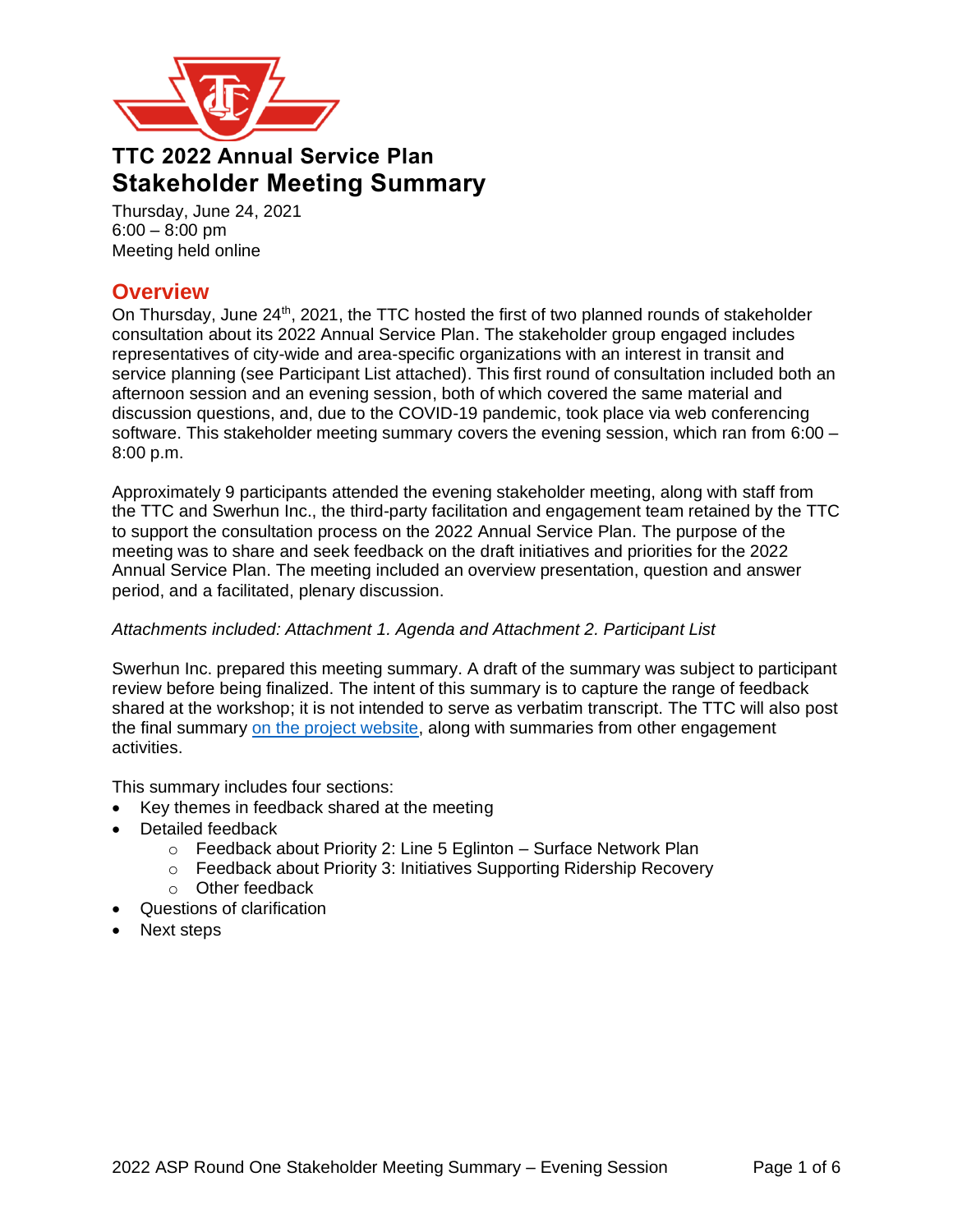# **Key themes in the feedback shared at the meeting**

The following themes reflect a summary of the feedback received from participants during the meeting. The remainder of this summary provides additional details regarding these and other points participants shared.

**In general, participants expressed support for the proposed plans presented for the Line 5 surface network and the service initiatives to support ridership recovery.** Particularly, route extensions in the Thorncliffe Park, Leaside, Coxwell, and downtown areas seem to go through more neighbourhoods and places of local interest, and as such would help connect more people to more places.

**Any changes to service should make sure that riders are able to get to local destinations conveniently.** It is important that the proposed modifications to bus routes do not inadvertently leave some local areas with less transit, forcing some to use cars and leaving others with limited or no mobility options. Even with the bus route extensions, there are gaps for local travel and opportunities to fill in those gaps should be explored.

**Health and safety, service reliability, and accessibility should continue to be a priority.** In the period of post-COVID recovery, more effort and budget should be allocated to health and safety practices, particularly where there are reports of issues with cleanliness on buses. Understanding how to avoid bus bunching and predicting traffic conditions as ridership goes back to normal is important for service reliability. Accessibility on Line 5 Eglinton corridor and at stops connecting to Line 5 should be reviewed in partnership with non-profits serving people with varying abilities to make sure the new service is truly accessible.

**Interest in understanding data behind decision-making.** There was interest in understanding what type of data is being collected and analyzed to make transit service decisions and what is publicly available.

## **Detailed feedback**

The TTC asked participants their thoughts on the emerging ideas for the 2022 Annual Service Plan, including Priority 2 about a surface network plan for Line 5 Eglinton and Priority 3 about service initiatives supporting ridership recovery. Clarifications provided by TTC are in *italics*.

### **Feedback about Priority 2: Line 5 Eglinton – Surface Network Plan**

- **Extending 81 Thorncliffe Park is a great plan.** This extension would be especially helpful to parents and students in Thorncliffe Park neighbourhood who will have an option not to change buses to go to Valley Park Middle School and Marc Garneau Collegiate Institute.
- **Positive that residents will be happy with proposed plan for 88 South Leaside.** It is great that 88 South Leaside will continue coming to Thorncliffe Park and run through Leaside to connect to Laird Station at Eglinton.

*Feedback shared by a participant after the meeting:* The incorporation of Laird Station into the 88 South Leaside route remains a very positive improvement that people will be happy with, but the participant is asking the TTC to take a second look at the 88B as it is proposed to operate via Vanderhoof Avenue, not Eglinton Avenue East like the 88A. This means that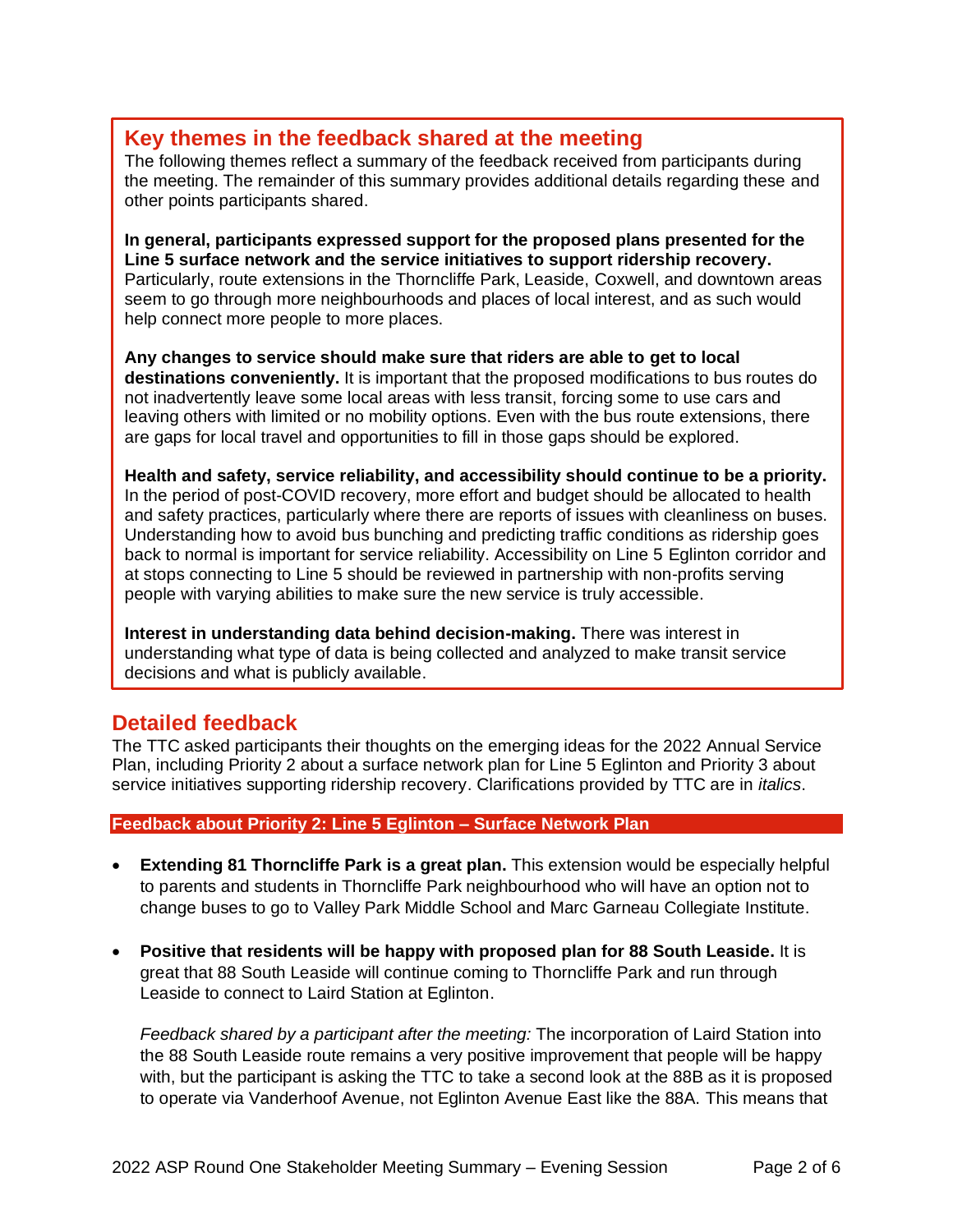a direct transfer from the 88B bus to Line 5 at Laird Station will not be possible, which would impact ridership from Thorncliffe Park and from Leaside.

- **Proposed modifications to bus routes should not leave some local areas with less transit service and less frequent service.** For example, Leaside currently has limited transit options. There is the 28 Bayview which connects Leaside further north and then there is nothing until Laird. Local residents are concerned about how they will get around. In the past, Leasiders were concerned that by removing one of the 88 routes, 40% of Leasiders would be left with no bus service locally. Given the distance between Leaside and Laird Station, the concern is that any reduction in the surface transit service would mean much less access to Line 5 for Leasiders (e.g. a bus is only available every 30-40 minutes).
- **Access to transit should be convenient so people are not forced to use private vehicles to get around.** It is very important to keep people using transit, but if there is no convenient transit service available, people are likely to get into their cars and drive.

### **Feedback about Priority 3: Service Initiatives Supporting Ridership Recovery**

- **Proposed change to 8 Broadview is a good change and could help increase ridership and address reliability issues with nearby bus routes.** The ridership for this route is extremely low. The terminus at O'Connor and Coxwell was always a bit out of place. The change will help increase the ridership along the Coxwell corridor going to East York Collegiate, East York Civic Centre, Michael Garron Hospital, and Coxwell Station. This change may also help with some of the reliability issues for 70 O'Connor, the main bus route on Coxwell.
- **The proposed 150 Eastern route is a good and intriguing new service.** Although this route seems to mimic/replace the 143 Downtown / Beach Express. Is this the plan for Downtown Express Routes that were temporarily put on pause because of COVID – getting replaced by a new route? *This route is not a replacement of the 143 Downtown / Beach Express. There is no premium fare to get on 150 Eastern and it will serve new developments on the east Waterfront. In terms of the Downtown Express Routes, we will be revisiting them in 2022. No decision has been made yet whether they will return, and if so, how they would look like.*

#### **Other service suggestions**

- **Explore opportunities to make the 403 South Don Mills Community Bus more visible and more relevant to the Thorncliffe Park community.** Many in Thorncliffe Park are not aware of its existence, and those who are think that it is Wheel-Trans service. Although this service is not very frequent, it does go to East York Town Centre and all around Thorncliffe Park Drive. This route allows the community to go to East York Town Centre to shop and come home. This route would be even more useful if it could be tweaked to provide service to Costco and other retail destinations and community amenities around Banigan Drive.
- **Consider providing an Ikea-type shuttle bus of service to help people get to the entirety of the shopping of Thorncliffe Park.** 81 Thorncliffe Park and 88 South Leaside provides good service for travelling north and south, but there is no service that allows residents to go to all retail destinations. For example, if you live in the middle of Thorncliffe Park Drive, it is difficult to get to and from Overlea Boulevard in between Thorncliffe Drive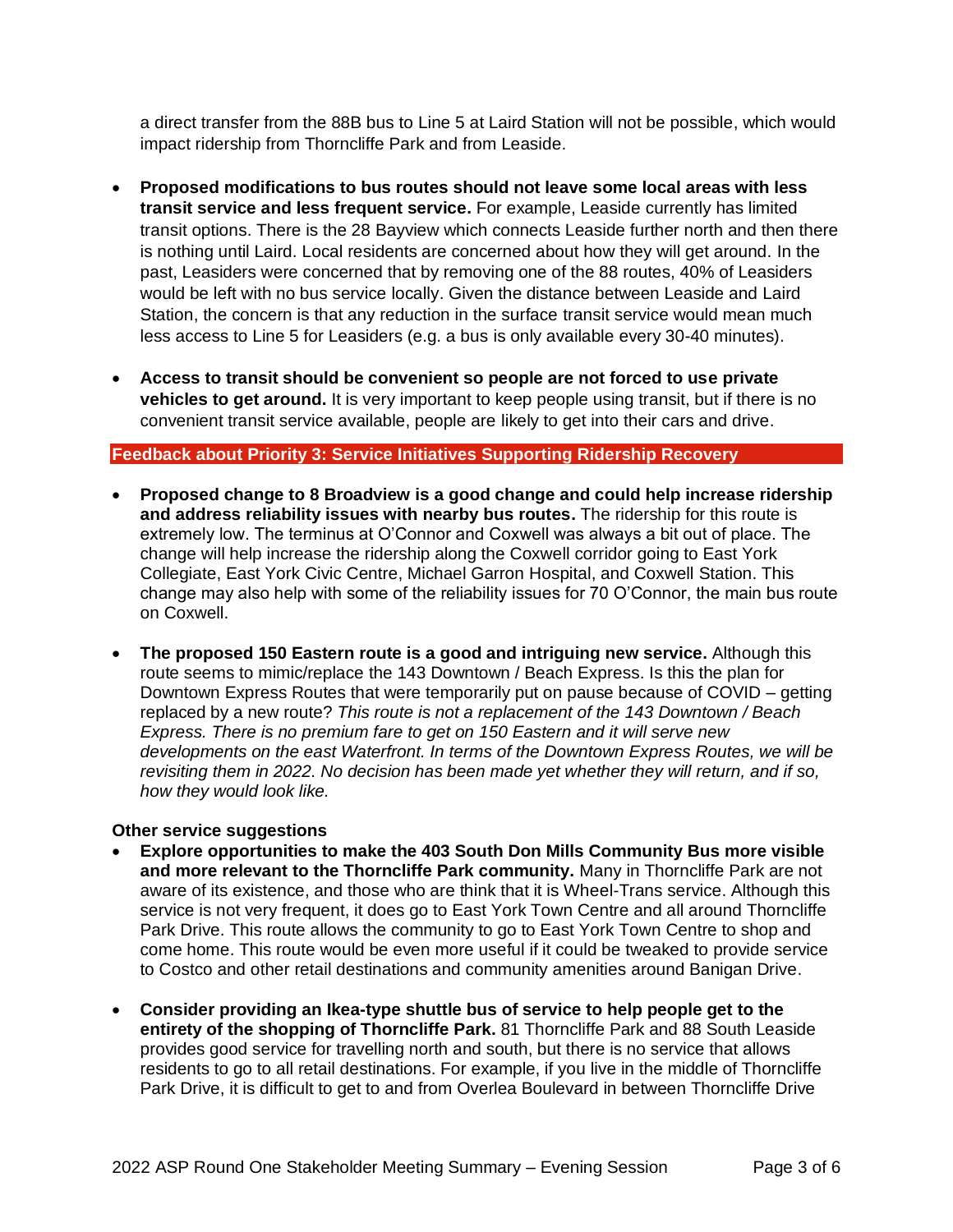East and Thorncliffe Drive West. There may be a potential for 403 South Don Mills Community Bus to provide this service.

### **Other feedback about the 2022 Annual Service Plan and transit service**

Participants shared broader advice about accessibility and health and safety budget allocation.

#### **Accessibility**

• **Consider inviting non-profits assisting the disability community to test out the new Line 5 Eglinton from the accessibility angle.** *Thank you for this suggestion, we will share this advice with Matt Hagg, our System Accessibility expert, and the City's Accessibility Advisory Committee. We will also share it with Metrolinx, as they are leading the construction of Line 5 Eglinton.*

### **Health and Safety Budget Allocation**

• **Investment in health and safety should be a priority as things get back to normal and more people take transit.** According to the TTC's Capital Investment Plan, 3% of capital funding is allocated to health and safety. Cleanliness on buses often seems to be a concern that we hear from commuters. As part of the post-COVID-19 recovery, how much money would be spent on health and safety and would there be any increase in investment? If so, what would that look like for customers? *Health and safety is definitely an important focus of ours given the pandemic. We want our riders to feel confident and safe as they return to using TTC.* 

Note from TTC provided after the meeting: *The TTC 2021 Operating Budget included funding of \$46.6M for additional health and safety costs in response to COVID-19. For the year to May 1, 2021 \$9.7M has been spent on additional health and safety measures in addition to the \$21.1M spent in 2020.*

# **Questions of clarification**

Following the presentation and throughout the discussion, participants asked questions of clarification. Responses from TTC are in *italics*.

#### **Questions about system data**

- **What is the typical variance in any pre-pandemic week? Why not compare data month-to-month (i.e. March of 2020 to March of 2019), so it's more accurate?** *We compared the data from the first week of June of this year to the first week of March of last year because the June data was the latest data we had and because the first week of March of the last year was the last week before the pandemic. Prior to COVID, we did compare data on month-to-month basis, so we have that info as well.*
- **Do you evaluate transit capacity by level system-wide only or do you have data for specific routes? If so, is this date available to the public? We often hear from commuters that specific routes are overcrowded but it would be difficult to know looking at the averages system-wide.** *Yes, we do look at periods of operation and time of the day for individual routes. We will need to get back to you if we can share this data with you.*

Note provided by the team after the meeting: *The TTC understands the request for more detailed demand/capacity utilization data by route, and by time of day and we are considering it in the context of rapidly changing demand profiles and unconventional "occurrence" based reporting.*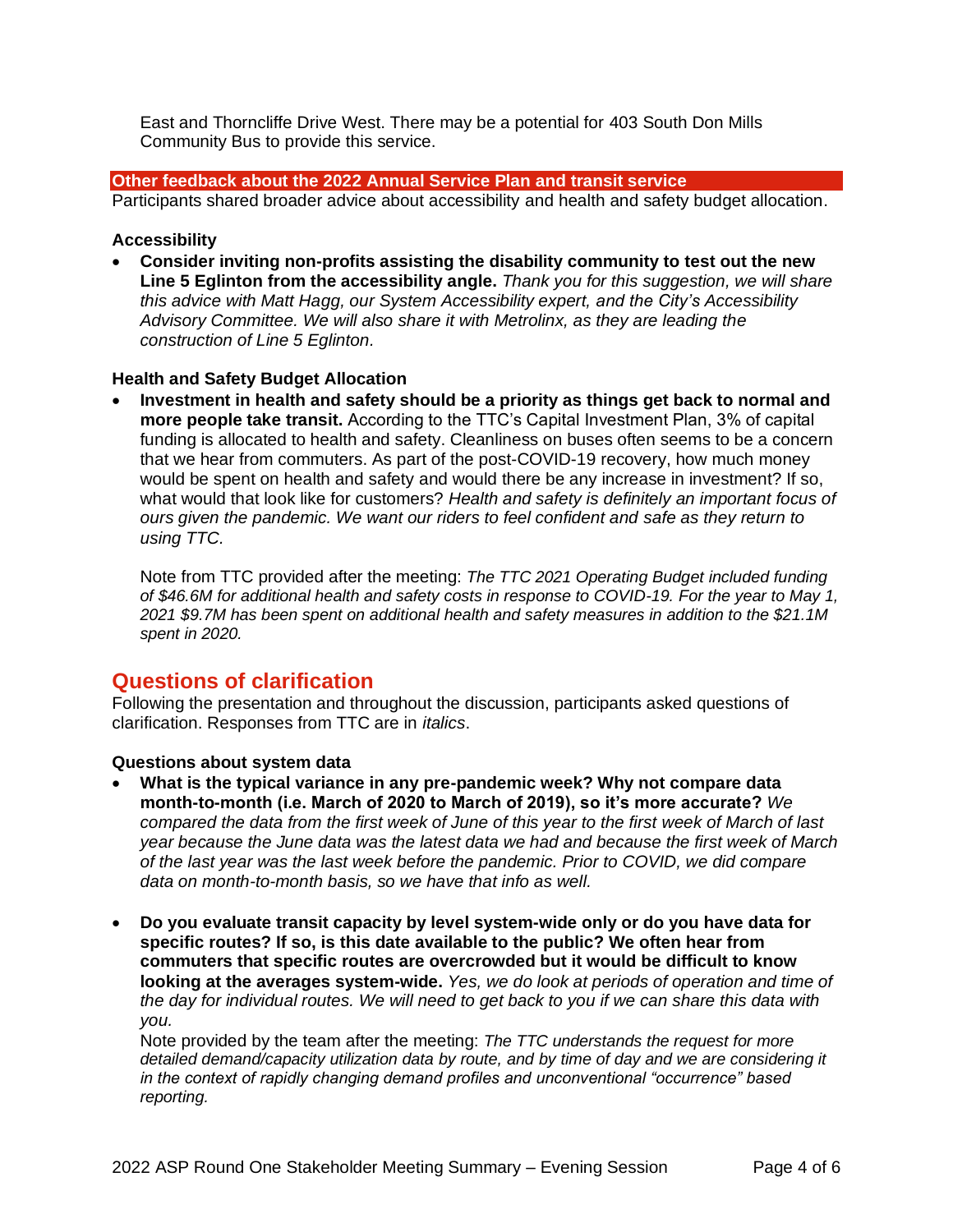#### **Question about plans for service reliability**

• **Bus bunching and service reliability continues to be a problem on the TTC. As part of this project, will you look at the bus frequency, reliability, and bunching?** *The pandemic has been challenging because it is difficult to figure out what "normal" looks like and plan for service. We are constantly working to adjust our schedules and we are actively looking how we can improve the service, particularly on problematic routes. As traffic conditions will start to stabilize, the service will also become more predictable. Transit supportive infrastructures like queue jump lanes is also a big part of improving service reliability. We are in talks with the City on how to improve and upgrade these infrastructures. Please note that while there is no frequency-specific question in the survey, there will be space to provide feedback on it.* 

### **Questions about routes**

- **Are you continuing operation of 28 Bayview South? Are there any changes to it?** *We have no plans to change 28 Bayview South, it will continue to operate tomorrow and in the future. It's not shown on the Line 5 proposed routes map because it doesn't connect to any Line 5 station. To simplify the map shown today, this route was not included.*
- **Could you provide a list of bus routes that will be discontinued as a result of Line 5 opening?** *No routes are proposed to be cancelled. 32 Eglinton West and 34 Eglinton East are the only existing routes proposed with major changes as they service the same route as the new Line 5 Eglinton. Any service you see today will continue, but it might be served by a different number. For example, branches of 32 Eglinton West (32C and 32D) will be replaced by the proposed 158 Trethewey and 170 Emmett, and 56 Leaside will be replaced by the extended 51 Leslie route.*
- **Where does the extended 88 South Leaside route go?** *The proposal for 88 South Leaside is to keep its existing double-looping service with two branches – one going clockwise through the Laird area first and the other going counter-clock wise to serve Thorncliffe Park first. One change of the route is to connect directly to the future Laird Station on Line 5, so instead of going to Wicksteed Avenue, it will go Laird Station on Eglinton Avenue and then go back to Leaside.*

#### **Question about the public engagement process**

• **What is the method of public consultation you intend to follow? Is there a survey? Will it be detailed, as well as conceptual? What are the timelines to submit public feedback?** *The online survey provides a list of 27 new and modified routes with a description explaining the proposed change. It is structured in a way that allows to comment on the routes of interest to participants. We also have a hard copy toolkit ready to be mailed with pre-paid postage that is available upon request. In terms of outreach, the consultation is promoted through the TTC website, social media, subway station screens and over the public address (PA) system. We are also promoting through different newspapers and ethnic media for the duration of the consultation. The online consultation is launching on June 25th and will be live for 3 weeks until July 16th for members of the public to share their thoughts to be captured in the public consultation summary report. In addition, TTC is also recruiting local youth for a youth-led engagement process.*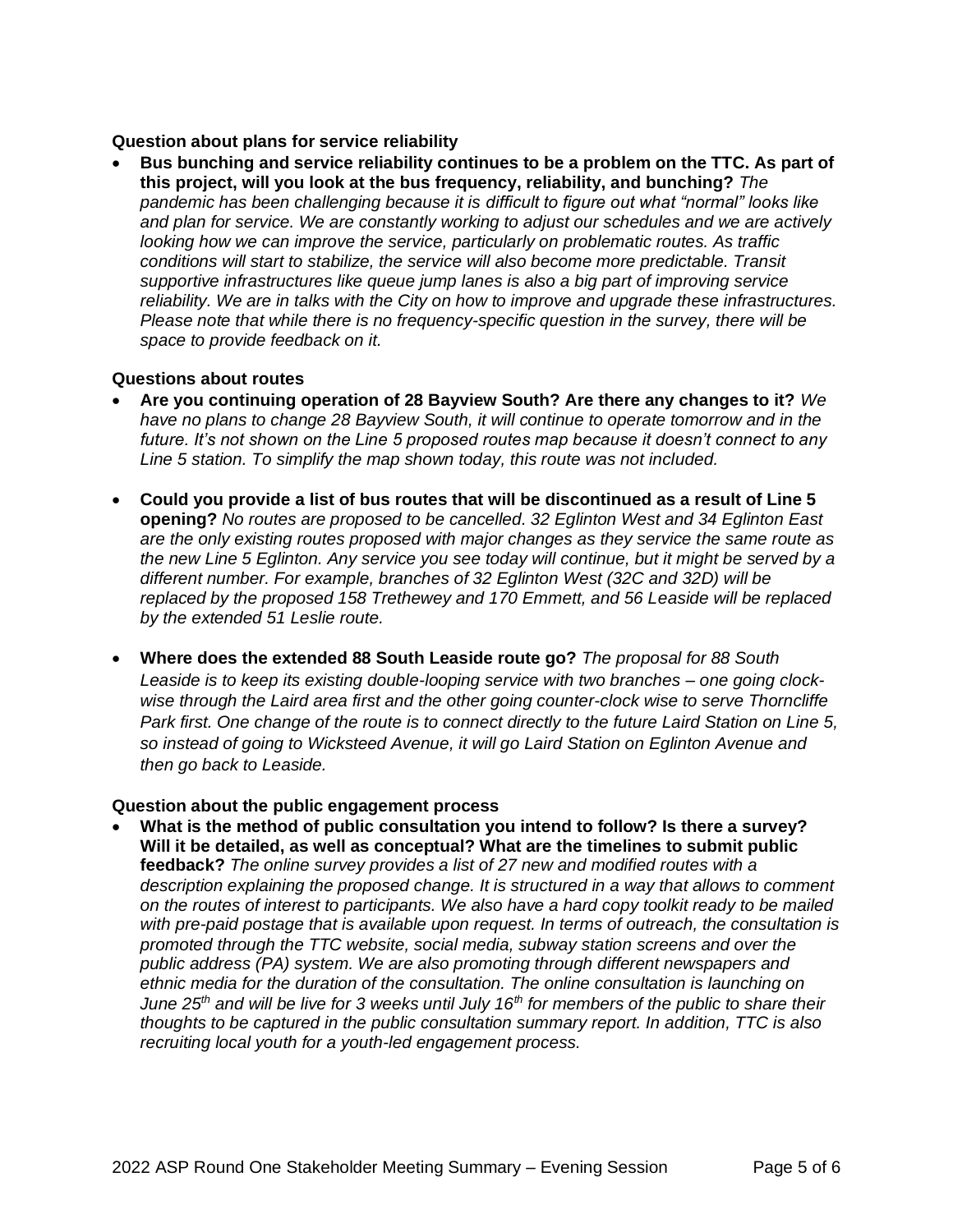#### **Questions about other transit and service planning initiatives**

- **When will the 5-Year Fare Policy Report be ready? We heard at other public consultations the months of July and September, which one is it?** *As far as we know, the report is scheduled to go to the Board for review at the end of the fall. There could be an update in July, but it wouldn't be the full report.*
- **When will the RapidTO priority bus lane for Jane Street be implemented?** TTCriders are specifically concerned about the change in the split at Eglinton Avenue – it is not clear whether riders prefer going to Line 2 Bloor-Danforth or Line 5 Eglinton, so it would be great to see the Jane consultation provide more information and focus the discussion on this. *Consultation is targeted for the end of this year and report to Council is targeted to be presented early next year. Implementation of the priority bus lane will depend on when the report will go to Council next year, and on when and how Council approves the plan. Sierra Buehler, TTC's system planner for RapidTO, will follow-up with the participant once more consultation information is available.*

### **Next Steps**

Ian Malczewski, an independent facilitator, thanked everybody for participating on behalf of the project team and committed to sharing a summary of the meeting in draft with participants for their review before finalizing to ensure accurate representation of feedback shared at the meeting. He reminded participants that any additional feedback could be submitted via email to [klamparero@swerhun.com](mailto:klamparero@swerhun.com) by July 1, 2021 and would be included in the meeting summary. He also encouraged everyone to promote and take online survey.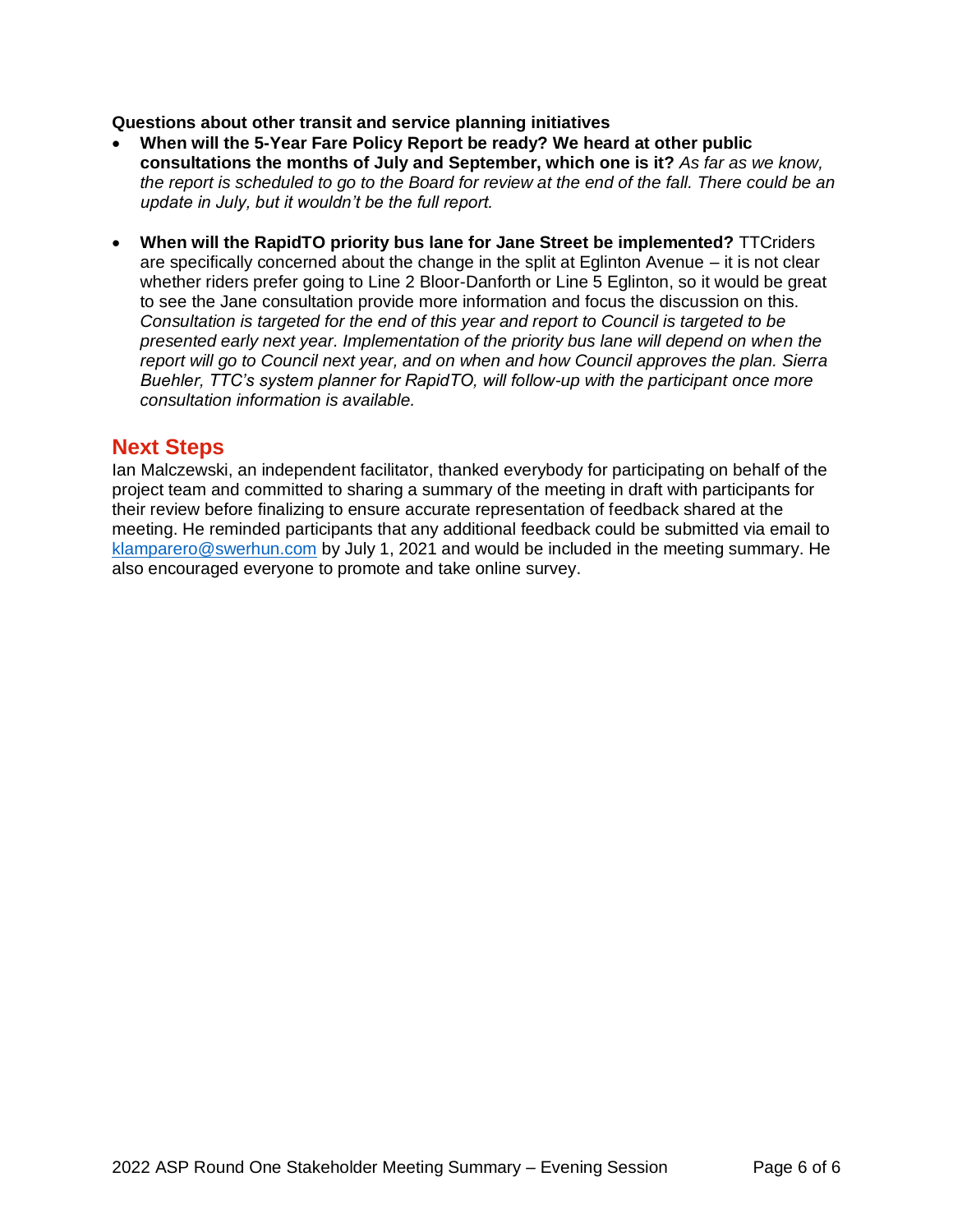# **Attachment 1. Agenda**

**TTC 2022 Annual Service Plan First Round of Stakeholder Meetings**  Thursday, June 24, 2021 6:00 – 8:00 pm Meeting held online



#### **Meeting purpose**

To share and seek feedback on the draft initiatives and priorities for the 2022 Annual Service Plan.

#### **Proposed agenda**

- **6:00 Welcome, introductions & agenda review** *Mark Mis, TTC Ian Malczewski, Facilitator, Swerhun Inc.*
- **6:10 Update and overview of the 2022 Annual Service Plan** *Mark Mis, Sherwin Gumbs, Jasmine Eftekhari, TTC*
	- 5-Year Service Plan overview and status update
	- 2021 service update
	- 2022 Annual Service Plan overview

*Questions of clarification*

#### **6:40 Discussion**

Thinking about Priority 2 (Line 5) and Priority 3 (Service Initiatives Supporting Ridership Recovery):

- 1. What do you think about our approach to these priorities? Is there anything you particularly like? What (if anything) do you think is missing or off-base?
- 2. Do you have any other suggested refinements or advice about the 2022 Annual Service Plan priorities and initiatives?
- **7:55 Wrap up and next steps**
- **8:00 Adjourn**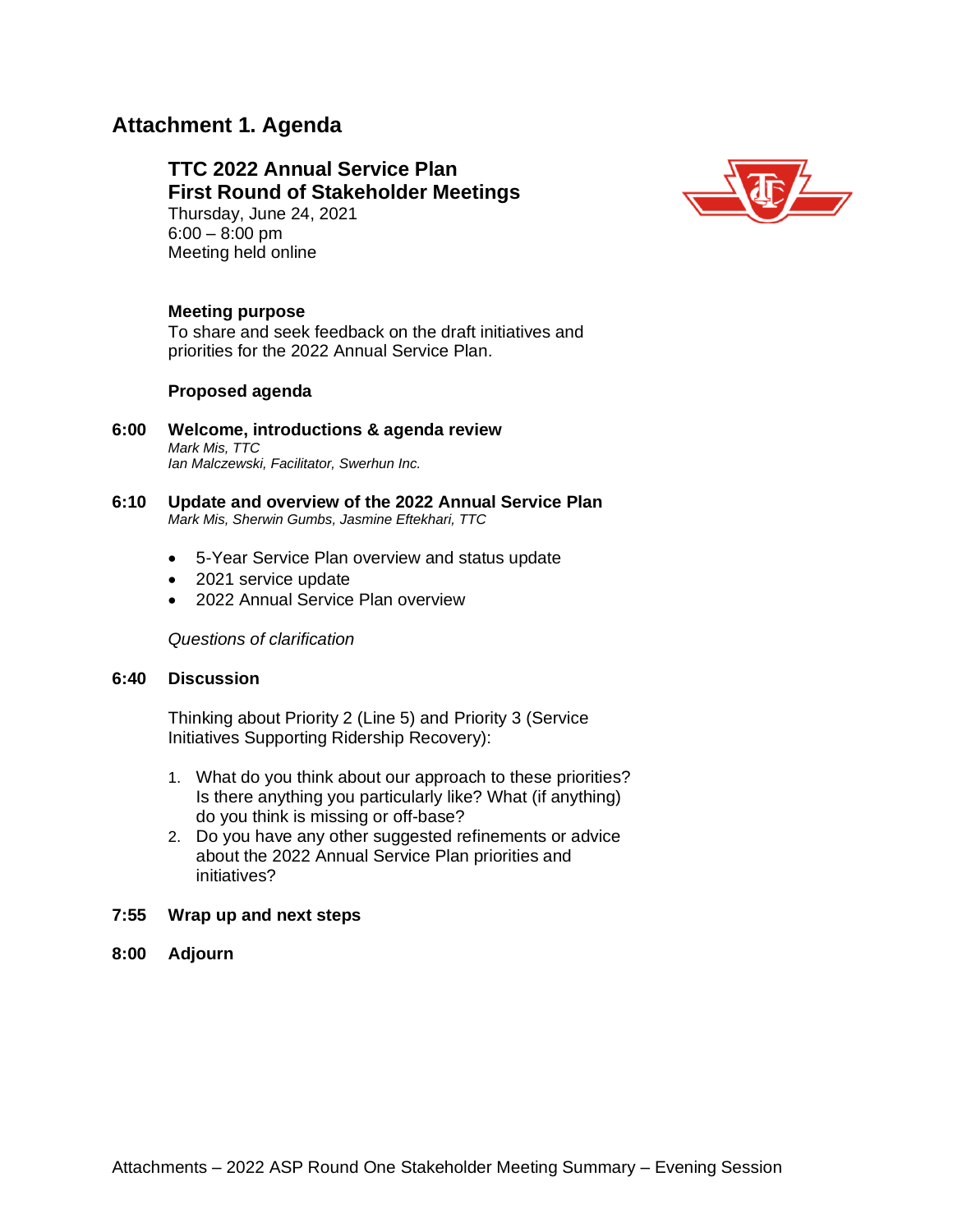# **Attachment 2. Participant List**

Listed below are stakeholder groups the TTC invited to participate in the City-wide Stakeholder Workshop. Organizations listed in **bold** attended the workshop. Note that some stakeholder groups had more than one representative in attendance and some participants may represent multiple organizations.

1LoveMalvern Transportation Working Group 42 Voices 7 Oaks Residents Association 8-80 Cities **A Voice for Transit** Access Alliance Access Point on Danforth Advisory Committee on Accessible Transit Advocacy Centre for Tenants (ACTO) Albion Neighbourhood Services All IN Alliance for Equality for Blind Canadians Alliance of Seniors-Older Canadians Network Anishnawbe Health Toronto AODA Alliance Avenue Road-Eglinton Community Association Bayview Cummer Neighbourhood **Association** Bread & Bricks Social Justice Group Brian Village Association Cabbagetown Residents Association Cabbagetown South Residents Association Canadian Council of the Blind, Toronto **Chapter** Canadian Hearing Society Canadian Pensioners Concerned Canadian Urban Transit Association Centennial College Student Association Inc. Centennial Community Recreation Association Centre for Independent Living in Toronto Chinese Canadian National Council - Toronto CivicAction **CNIB Foundation** CodeRedTO Community Associations of Northern **Scarborough** Community Head Injury Resource Services

Community Living Toronto

Confederation of Resident and Ratepayer Associations (CORRA) Connect Sheppard East ConnectScarborough Council of Agencies Serving South Asians Crawford Building Consultants Cross-Cultural Community Services **Association** Curran Hall Community Association CycleTO Danforth Residents' Association Deep Quong Non-Profit Homes Don Mills Residents Inc. Downsview Lands Community Voice Association East Scarborough Boys and Girls Club Centre for Connected Communities Eglinton 2020 Eglinton Park Residents Association Eva's Initiatives **Evergreen** Fair Fare Coalition Federation of Metro Tenants' Associations Federation of North Toronto Residents' Association (FoNTRA) First Capital Forest Hill Homeowners Association Fred Victor Free Transit Toronto Friends and Families for Safe Streets **Friends of Thorncliffe Park** Friends of Pan Am Path Gilda's Club Greater Toronto Glen Andrew Community Association Glen Andrew Community Association Guelph-Humber Student Association (Ignite) Guild Renaissance Group Guildwood Village Community Association Heathwood Ratepayers Association Highland Creek Community Association Homes First Housing Connections HousingNowTO (Twitter presence)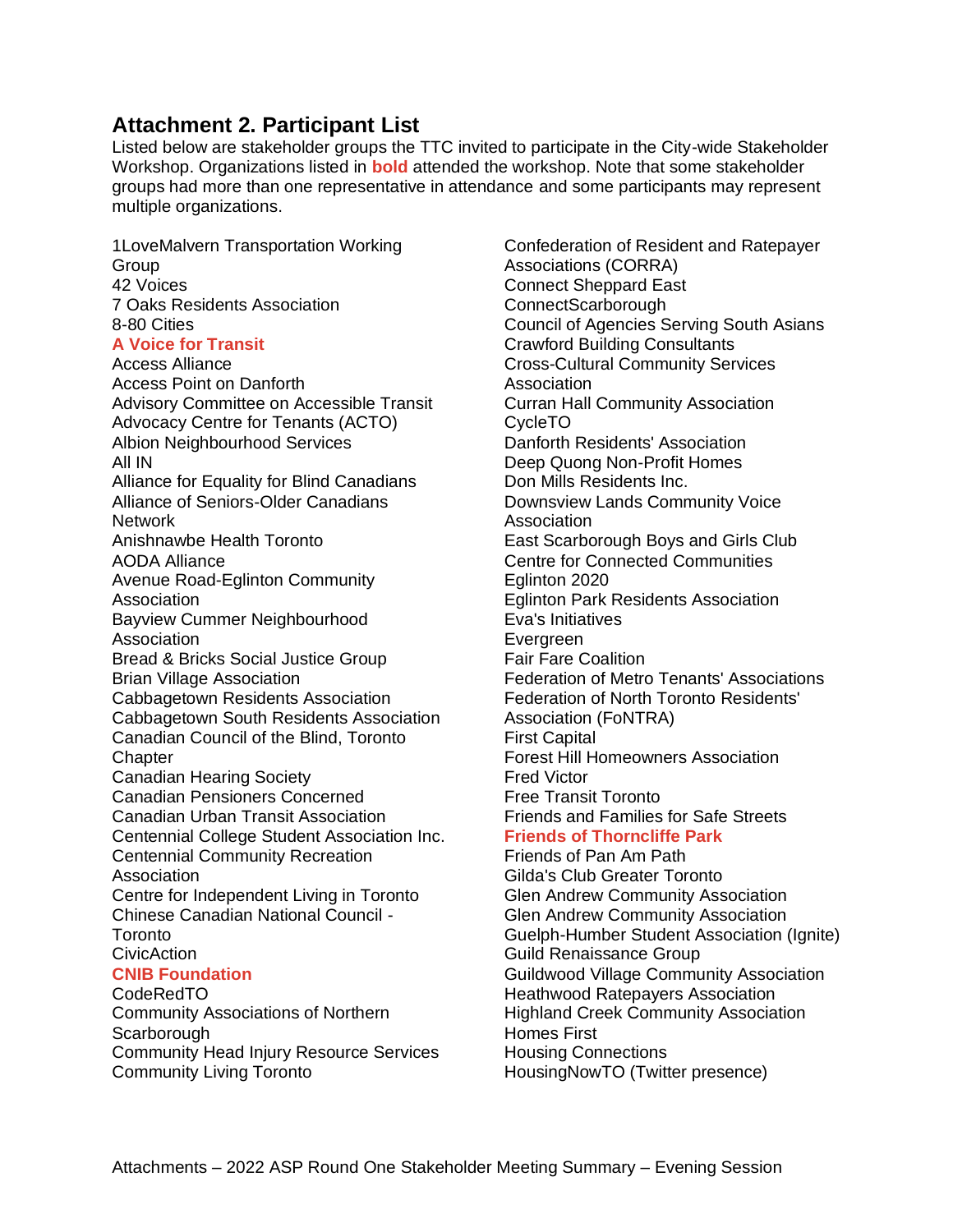Humber Valley Village Residents Association Jane Finch Action Against Poverty Jane-Finch Action for Neighbourhood Change Jane's Walk KCWA Family and Social Services **Leaside Residents Association** Leslieville Residents Association Lytton Park Residents' Organization Malvern Action for Neighbourhood Change Malvern Family Resource Centre - Action for Neighbourhood Change (ANC) Malvern Library Markland Wood Homeowners Association Masaryk Memorial Institute Midland Park Community Association Miliken Mills East Ratepayers Association Ministry of Transportation Momiji Health Care Society Mount Dennis Community Association Native Child and Family Services North American Native Plant Society North Bendale Community Association Oakwood Vaughn Community Organization Older Women's Network Ontario Active School Travel Ontario Good Roads Association Ontario Motor Coach Association Ontario Public Transit Association Our Greenway Out of the Cold. Overnight Hostels Playter Area Residents Association **pointA** Polycultural Immigrant & Community **Services** Regent Park Neighbourhood Association Rexdale Community Hub Rockcliffe-Smythe Community Association Ryerson Students' Union S+G Urban Salvation Army Scarborough Bluffs Community Association Scarborough Business Association Scarborough Campus Students' Union Scarborough Centre for Healthy **Communities** Scarborough Civic Action Network (SCAN) Scarborough Community Renewal Organization (SCRO) Scarborough Health Network

Scarborough Neighbourhood Action Plan (SNAP) Committee Scarborough Residents Unite Scarborough Rosewood Community Association Scarborough Transit Action Scarborough Village Neighbourhood Association Seneca College Seneca Student Federation Senior Tamils' Centre of Ontario Senior's Strategy Leader Share the Road Coalition Smart Commute - North Toronto, Vaughan Social Planning Toronto Society of Sharing: Inner-City Volunteers Sound Times Support Services South Eglinton Ratepayers' & Residents' Association (SERRA) South Etobicoke Transit Action Committee St Clare's Multifaith Housing Society St. James Town Service Providers Network St. Lawrence Neighbourhood Association Students Association of George Brown **College** Sunshine Centres for Seniors TAIBU Community Health Centre **Tenblock** The Centre for Active Transportation The Guild Renaissance Group The Hub - Mid-Scarborough The Neighbourhood Organization (TNO) The Republic Residents Association (RRA) Toronto Alliance to End Homelessness Toronto Association of Business Improvement Areas (TABIA) Toronto Bicycling Network Toronto Community and Culture Centre Toronto Community Benefits Network Toronto Community Care Access Centre Toronto Community Housing Toronto Council Fire Native Cultural Centre Toronto Council on Aging Toronto Disability Pride March Toronto Electric Riders Association (TERA) Toronto Environmental Alliance Toronto Green Community / West Donlands **Committee** Toronto Pan Am Sports Aquatic Centre Toronto Seniors Forum Toronto Trucking Association